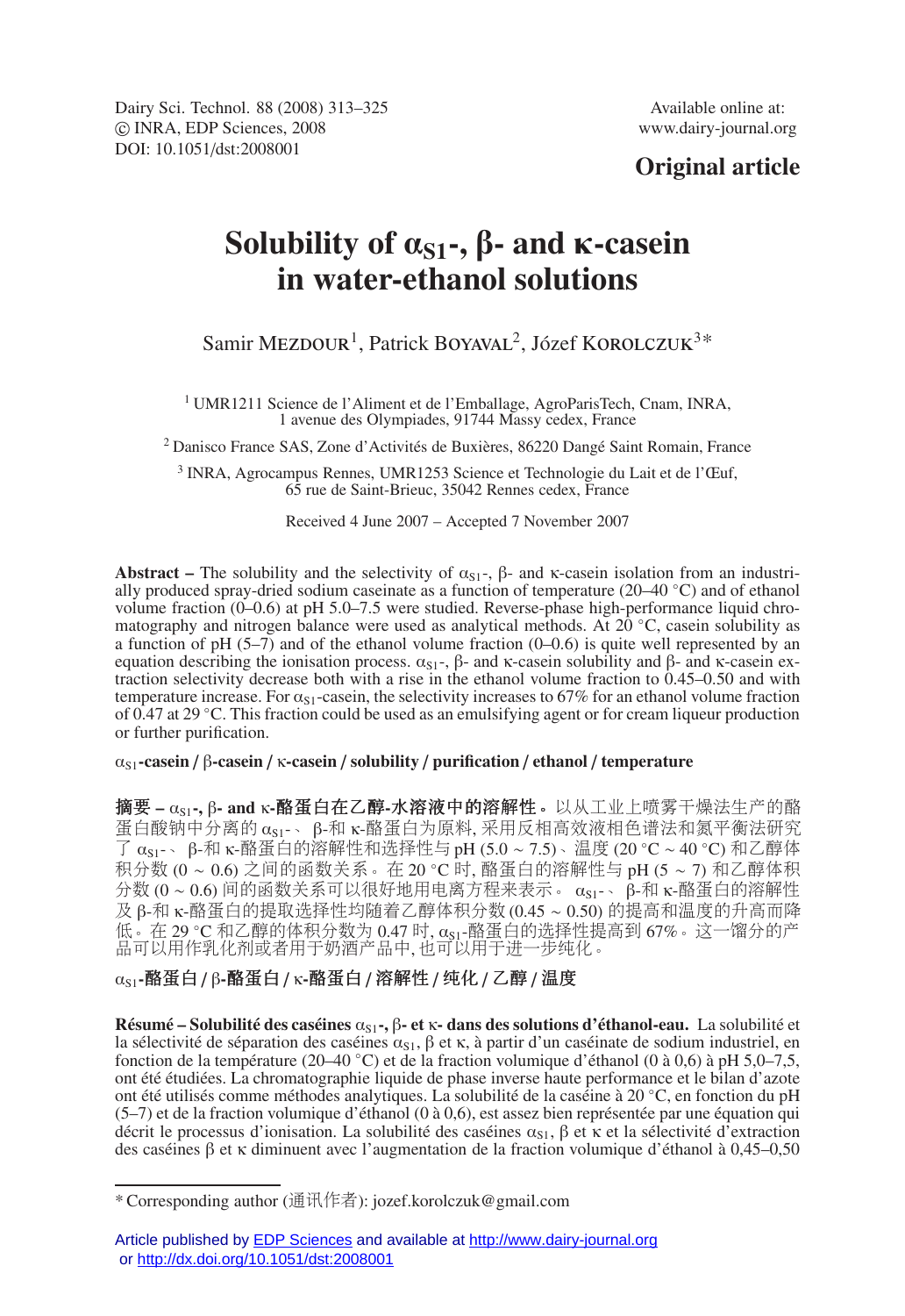et de la température. La sélectivité pour la caséine  $\alpha_{S1}$  augmente jusqu'à 67 % à 29 °C pour la fraction volumique d'éthanol de 0,47. Cette fraction caséique pourrait être utilisée comme émulsifiant ou pour la fabrication de crèmes liqueurs, ou être purifiée davantage.

**caséine** α**S1** / **caséine** β / **caséine** κ / **solubilité** / **purification** / **éthanol** / **température**

## **1. INTRODUCTION**

A variety of methods have been used for the isolation of individual caseins. These are based on differences in the solubility of casein fractions in water, in concentrated urea solutions or in 50% ethanol.

Warner [54] was probably the first to propose a method of β-casein isolation, based on the differences in the solubility of casein fractions in cold water at 2 °C and at a pH value between 4.4 and 4.6. Later, the solubility of main casein fractions in water was studied as a function of temperature [8, 16], pH and temperature [6, 10, 11], micellar size and temperature [13], casein concentration, pH and ionic strength [17, 18], calcium and phosphate content and temperature [42], and calcium, phosphate, pH and temperature [43]. Based on these findings, industrially applicable methods have been proposed for β-casein enrichment and purification [27, 30, 38, 49].

Concentrated aqueous urea solutions were proposed by Hipp et al. [24] for the separation of  $\alpha$ -,  $\beta$ - and  $\gamma$ -caseins by stepwise dilution of acid casein dissolved in 6.6 mol·L−<sup>1</sup> urea. β-Casein is soluble in 3.3 mol·L−<sup>1</sup> urea at pH 4.6 and precipitates in 1.7 mol⋅L<sup>-1</sup> urea at pH 4.9 and 30 °C [3]. The traces of  $\alpha_{S1}$ - and  $\alpha_{S2}$ -caseins present in β-casein can be removed by chromatography on DEAE cellulose [19]. κ-Casein is soluble in 6.6 mol⋅L<sup>-1</sup> urea at pH 1.3–1.5 but it precipitates when ammonium sulphate is added to its final concentration of 1 mol⋅L<sup>-1</sup> [56].  $\alpha_s$ -Casein is soluble at room temperature in 3 mol·L−<sup>1</sup> urea at pH 7, with 0.1% of tetraphosphate, but precipitates at pH 3.7 and 5 ◦C [33]. β-Casein and κ-casein obtained by the method of Aschaffenburg [3] and Zittle and Custer [56] can be additionally purified with a calcium phosphate gel [20] or by chromatography [19, 50].

50% ethanol was used as a solvent for casein fractionation [24]. The whole casein is completely soluble at pH 7 in 50% ethanol. At pH 6.5, a fraction containing 92% of  $α$ -casein precipitates was determined by free-flow electrophoresis. Pierre [41] examined sodium caseinate solubility in 0 to 66% ethanol at pH 3 to 8. In our previous article [35], we proposed a physicochemical analysis of the whole casein solubility as a function of the ethanol concentration (0–75%) and pH values between 3 and 9. This analysis indicated the possibility of partial separation of casein fractions in ethanol solutions.

The aim of this work is to analyse the solubility of  $\alpha_{S1}$ -,  $\beta$ - and κ-caseins as a function of ethanol concentration, stirring time, pH, calcium content and temperature.

#### **2. MATERIALS AND METHODS**

Industrially produced, spray-dried sodium caseinate (Armor Protéines, Saint Brice-en-Cogles, France) was reconstituted as described previously [35]. The pH of sodium caseinate solutions in water was adjusted to values in the 5.2–6.6 range with 0.5 mol·L−<sup>1</sup> HCl and left for 1 h at room temperature. Then ethanol was slowly added and continuously stirred, to reach the final ethanol volume fraction of up to 0.6. The solutions were then kept in tightly closed bottles for 1 h in a water bath at a specified temperature. The casein concentration in final solutions was 10 g⋅L<sup>-1</sup>. The pH of water and ethanol solutions was measured with a pH meter equipped with a combination electrode.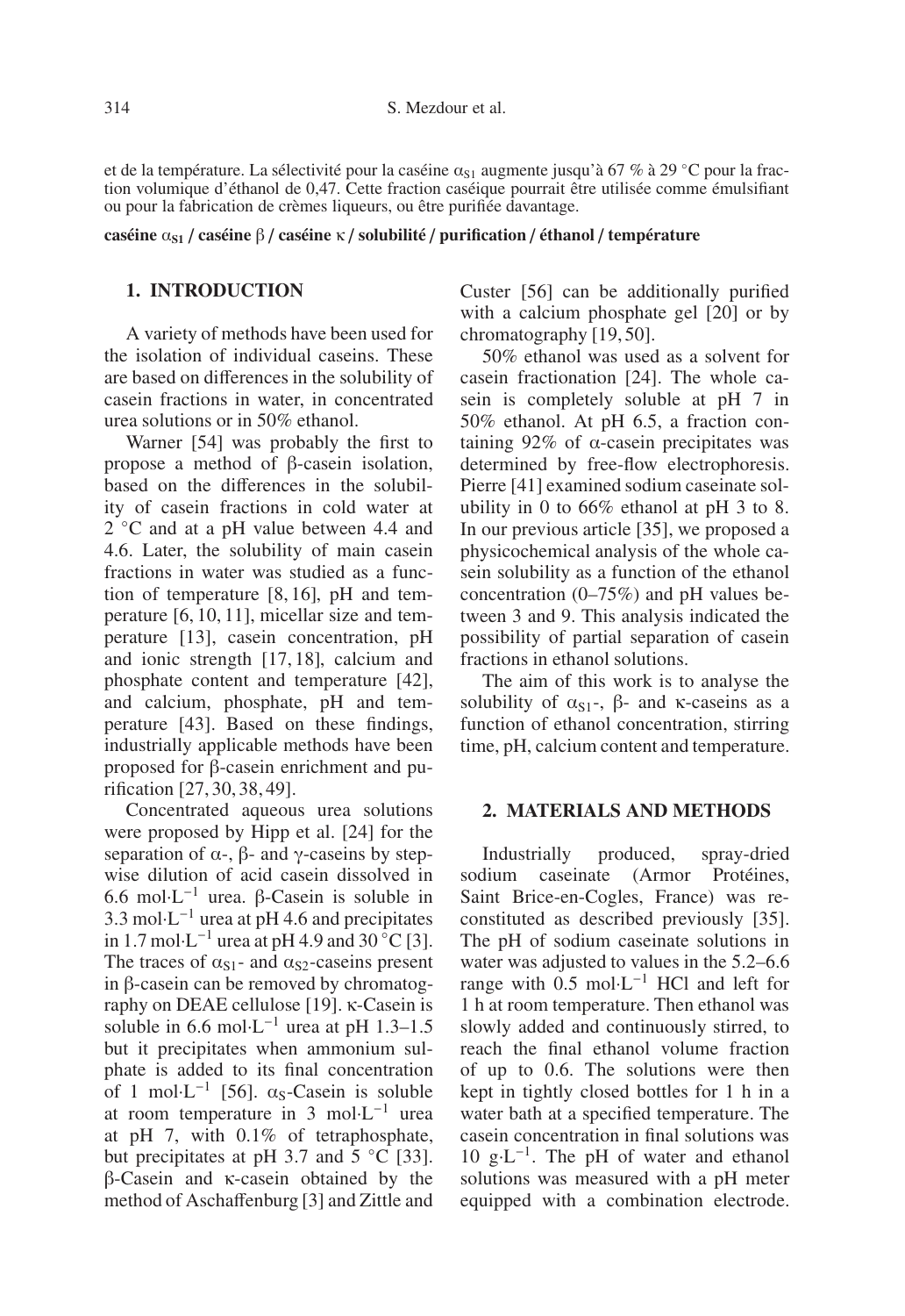Calibration was performed with buffers in aqueous solution.

The relative dielectric constants of the aqueous ethanol solutions were calculated according to Åkerlöf [1], Harvey and Prausnitz [21] and Smith et al. [44].

Soluble caseins were separated from precipitate by centrifugation at  $2000 \times q$ for 30 min. Casein content in the initial sodium caseinate samples, solutions and supernatants was estimated from nitrogen determinations using Kjeldahl techniques with 6.38 as a nitrogen to protein conversion coefficient [28, 29]. Supernatants were evaporated under vacuum to eliminate alcohol and the concentrates were freeze-dried and kept at –20 ◦C until analysed. Casein fraction contents in supernatants were determined by reverse-phase high-performance liquid chromatography (RP-HPLC).

Sodium caseinate or freeze-dried supernatants were dissolved at 1 mg·mL−<sup>1</sup> in 8 mol⋅L<sup>-1</sup> urea with 2 mg⋅mL<sup>-1</sup> of β-mercapto-ethanol and incubated for 1 h at 25 ◦C. For dilution of protein samples, a buffer A composed of 1 g⋅L<sup>-1</sup> of trifluoroacetic acid (TFA) in MilliQ water was used. The samples were injected into a RP-HPLC system equipped with a Vydac  $C_4$  5 μm column i.d. 4.6 mm, 250 mm length (Touzart et Matignon, Vitry-sur-Seine, France). Eluate was monitored at 214 nm using a M490 spectrophotometer detector (Waters, Saint Quentinen-Yvelines, France). The flow rate was maintained at 1 mL·min−<sup>1</sup> with the gradient presented in Table I.

Solubility and selectivity of a given casein fraction (x) were calculated as follows:

Solubility of  $x$ -casein =  $x$ -casein concentration in the supernatant / x-casein concentration in the initial solution.

Selectivity or purity  $= x$ -casein in the supernatant /  $(\alpha_{S1}$ -casein +  $\alpha_{S2}$ -casein +  $β$ -casein + κ-casein) in the supernatant.

**Table I.** Gradient of RP-HPLC. Buffer A = TFA  $0.1\%$  in water, buffer B = TFA  $0.1\%$  in acetonitrile/water 80/20 (v/v).

| Time (min) | Buffer A | Buffer B |
|------------|----------|----------|
|            | 63       | 37       |
| 5          | 55       | 45       |
| 15         | 45       | 55       |
| 20         | 20       | 80       |
| 77         | 63       | 37       |

A central composite design was adopted to assess the combined effect of temperature  $(20-40 °C)$  and ethanol volume fraction (0.3–0.6) on the solubility and the selectivity of  $\alpha_{S1}$ -,  $\beta$ - and κ-caseins. The levels of variables tested were chosen on the basis of preliminary experiments. A polynomial model was used to quantify the relationship between the solubility or the selectivity and the temperature (T) in ◦C and the ethanol volume fraction (E):

$$
Y = b_0 + b_1 \cdot T + b_2 \cdot E + b_3 \cdot T^2
$$
  
+ b<sub>4</sub> \cdot E<sup>2</sup> + b<sub>5</sub> \cdot T \cdot E + Err (1)

where:  $b_0$  is the intercept;  $b_1$  to  $b_5$  are the model coefficients reflecting the simple and interactive effects, and Err is the error term following a normal distribution. The accuracy of the model was evaluated using the correlation coefficient  $(R<sup>2</sup>)$  and the statistical significance using the F-test. The effect of each term in the model was tested using a t-test procedure. Only the variables with significant t-test values (probability lower than the chosen *P*-value, 0.05 in most cases) were taken into account in the final model.

#### **3. RESULTS AND DISCUSSION**

#### **3.1. Composition**

Sodium caseinate contains 10%, 8%, 28% and 35% of  $\kappa$ -,  $\alpha_{S2}$ -,  $\alpha_{S1}$ - and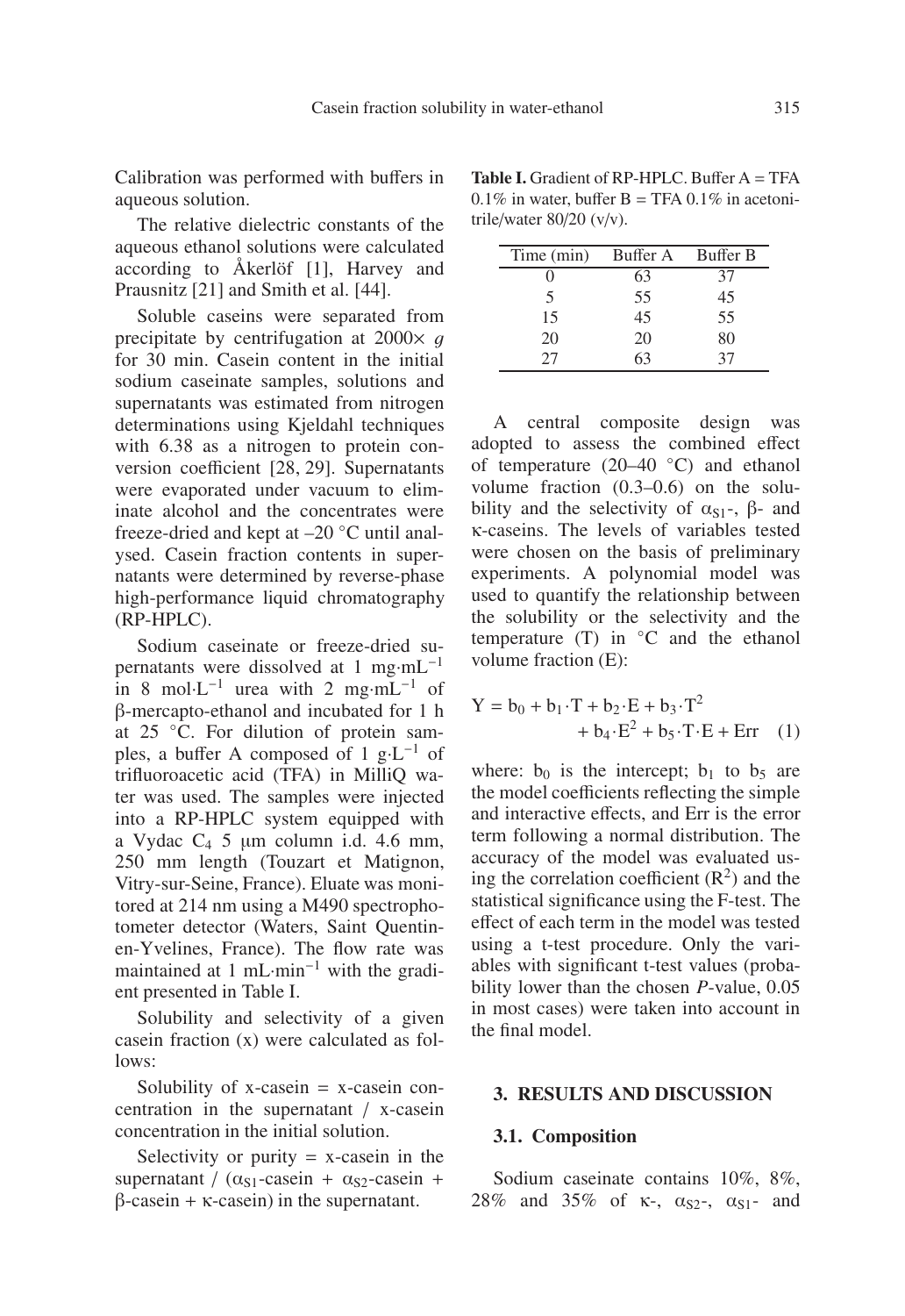

**Figure 1.** Casein solubility at 20 ℃, as a function of pH (5.0–7.5) and the ethanol volume fraction  $(0-0.6)$ . Solid lines represent Equation (2) with coefficients pH<sub>i</sub> and D presented in Figure 2.

β-caseins, respectively, as determined by RP-HPLC. Around 19% are represented by other non-identified fractions. Similar levels of the main casein fractions in milk and caseinate were observed by other authors [9, 10, 12, 14, 31, 46–48, 53].

The  $\alpha_{S1}$ - to β-casein ratio is, however, relatively low (0.8), being on a lower level (0.82 to 1.25) than that observed by Dalgleish and Law [9] in different sodium caseinate samples.

#### **3.2. Solubility in water-ethanol mixtures**

For pH values between 5.0 and 7.5, casein solubility (Fig. 1) can be represented by the equation describing the ionisation process [25]. This equation can be presented in the form:

$$
S = \frac{S_{\min} + S_{\max} \cdot 10^{[(pH - pH_i)/D]}}{1 + 10^{[(pH - pH_i)/D]}}
$$
(2)

where:  $pH_i$  is the pH of the inflexion point or the pH corresponding to 50% casein solubility; D is the pH increase causing

the  $Log_{10}[(S - S_{min})/(S_{max} - S)]$  to rise by 1 unit,  $S_{\text{min}} = 0\%$  and  $S_{\text{max}} = 100\%$  are, respectively, the minimal and maximal casein solubility, and S is the solubility at a given pH and ethanol concentration.

The inflection point pH increases from 5.43 for water solutions to 6.79 for 0.6 ethanol volume fraction (Fig. 1). As we previously observed [35], the  $pH_i$  and D are inversely proportional to the relative dielectric constant  $(\varepsilon)$  of the solvent (Fig. 2):

$$
pH_i \text{ or } D = A + B/\varepsilon + Err \qquad (3)
$$

where: A is the intercept or the pH level for the hypothetical  $\varepsilon = \infty$ , the slope coefficient B indicates the hypothetical pH increase for unitary increase in 1/ε, and Err is the standard error term following a normal distribution. More evocative is the reciprocal value of the coefficient B, which indicates the change in  $1/\epsilon$  causing the pH or the apparent pK to change by 1 unit. For the solubility profile presented in Figure 1, the numerical values of the coefficients A, B and Err are given in Figure 2. An identical type of relation can be deduced for the pH increase when ethanol is added to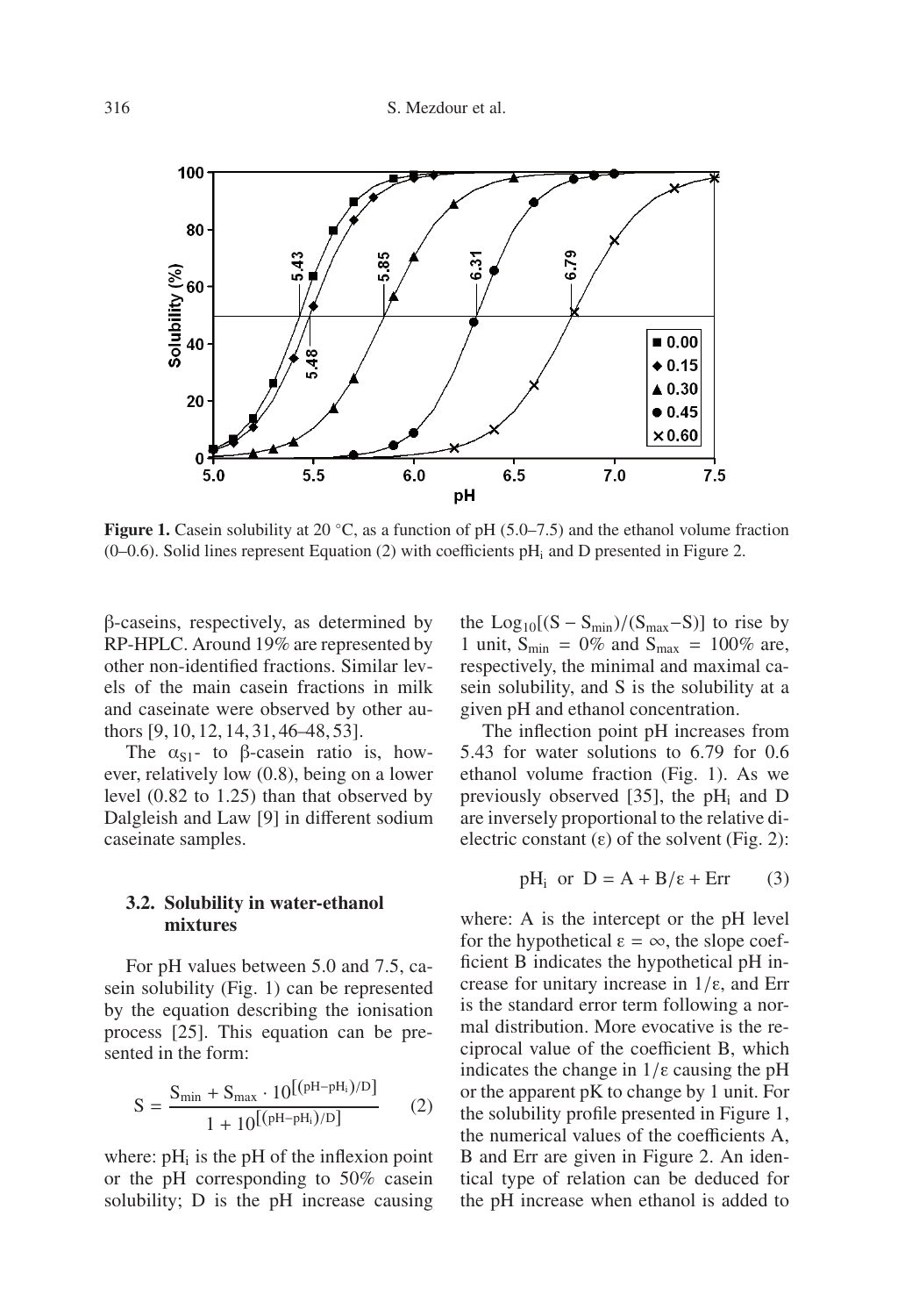

**Figure 2.** Evolution of  $pH_i$  and D coefficients from Equation (2), as a function of the reciprocal relative dielectric constant (ε). Solid lines represent Equation (3) with coefficients A and B given in the figure. Broken and dotted lines show standard deviation limits for  $pH_i$  and D, respectively.

milk or to sodium caseinate dissolved in water [26, 34, 35, 40, 41].

For the pH range between 5 and 7.5, the pHi increase with the rise in the ethanol volume fraction is mainly due to the increase in the apparent pK of  $γ$ - and δcarboxyl groups of aspartic and glutamic acids [35, 53]. The average B coefficient from Equation (3) is 133 for the spontaneous pH shift when ethanol is added to the water solution of the sodium caseinate [35,39,41]. The same coefficient is 186 for the pH<sub>i</sub> (Fig. 2), while for  $10\%$  and 90% of protein solubility it is 174 and 198, respectively. To achieve half solubility in 45% ethanol solution, the pH has to be increased by 0.27 over the spontaneous pH shift. For 90% solubility, the pH increase has to be 0.61. The addition of ethanol increases pH, i.e. decreases the ionisation of the carboxyl groups. As protein solubility is governed by the ionisation process, additional energy has to be introduced to increase the ionisation.

The regression line between the experimental  $(S_{EXP})$  and model  $(S_{MOD})$  values of casein solubility for  $N = 42$  experimental points gives a standard error (Err) of around 5%, which is quite satisfactory:

 $S<sub>MOD</sub> = 0.48 (\pm 1.32) +$  $0.995 (\pm 0.021) \cdot S_{EXP}$ ; Err = 5.2;  $R^2$  = 0.983; N = 42.

#### **3.3. Casein fractions**

#### *3.3.1.* α**S1***-Casein*

For the analysed ranges of ethanol volume fraction (0.3–0.6) and temperature (20–40 °C) the solubility of  $\alpha_{S1}$ -casein varies between 48 and 87%, with its lowest point being 0.47 of ethanol volume fraction at 20  $\rm{^{\circ}C}$  (Fig. 3). Only coefficients b<sub>0</sub>,  $b_2$  and  $b_4$  from Equation (1) are statistically significant. The effect of ethanol is parabolic, while that of temperature is statistically insignificant. The standard error for the set of data analysed is 4.5%.

The maximal selectivity of soluble  $\alpha_{S1}$ -casein is about 67%, which is obtained for an ethanol volume fraction of 0.47 at 29  $°C$  (Fig. 4). Only the interactive effect of alcohol and temperature  $(b_5)$  is statistically insignificant. The maximal level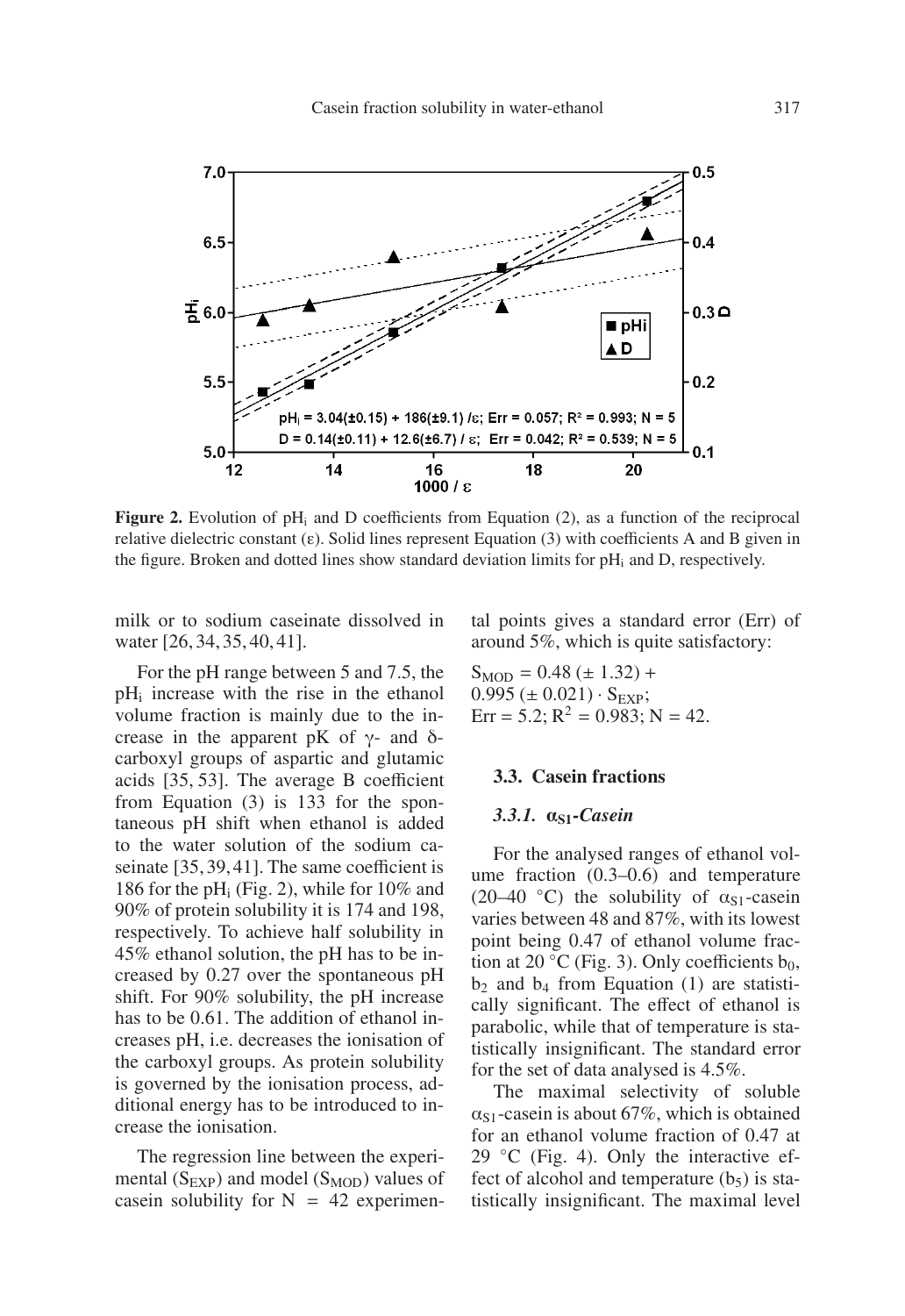

**Figure 3.** The solubility profile of  $\alpha_{S1}$ -casein as a function of ethanol concentration and temperature, calculated by Equation (1) with the coefficients  $(b_x)$  given in Table II. Err = standard error bar.

of  $\alpha_{S1}$ -casein purity is within the minimal solubility region. The  $\alpha_{S1}$ -casein content in the sodium caseinate was  $28 (\pm 1)\%$ .

The highest selectivity of soluble  $\alpha_{S1}$ -casein (∼75%) was observed for the pH range between 6.3 and 6.5 (Fig. 5) and for the lowest calcium level. The increased precipitation of milk proteins by calcium from 35% ethanol solutions was observed by Sommer and Binney [45] and the calcium sensitivity of  $\alpha_s$ -casein was studied by Zittle [55].

The solubility of  $\alpha_{S1}$ -casein in 0.45 ethanol volume fraction at 30 °C and at pH 6.4 does not change during prolonged stirring of up to 24 h of the sodium caseinate suspension (Fig. 6). The selectivity of  $\alpha_{S1}$ -casein seems to follow a power-law type relation (Fig. 6) and increases from 66% to 76% during 24 h of stirring. To reach 70, 80 or 90% selectivity, the stirring time would be 6.6, 59 or 407 h, respectively. This means that the diffusion of casein fractions between small and bigger aggregates is relatively slow and several weeks would be needed to reach the equilibrium state.

#### *3.3.2.* β*-Casein*

The solubility of β-casein varies between 13 and 76%, with the minimum level occurring at 0.45 of ethanol volume fraction (Fig. 7). The minimal solubility of β-casein coincides with the maximal purity of  $\alpha_{S1}$ -casein (Fig. 4). Only coefficients  $b_0$ ,  $b_2$  and  $b_4$  from Equation (1) are statistically significant. This means that within the range of variables analysed, β-casein yield depends only on ethanol concentration. The standard error for the set of data analysed is 6.2%.

Only at low temperatures (0 to  $5^{\circ}$ C) is β-casein much more soluble than other casein fractions [2, 6, 8, 10, 13, 16, 24, 42, 43, 54]. Beyond 20  $°C$ , temperature is not a screening factor in β-casein preparation.

β-Casein selectivity varies between 18 and 52% and its minimum level is for 0.45 ethanol volume fraction at 30 ◦C (Fig. 8). Contrary to  $\alpha_{S1}$ -casein, the lowest purity level of β-casein coincides with its minimal solubility. The precipitation of β- and κ-caseins in 50% ethanol was used to purify  $\alpha_s$ -casein obtained by an ureasodium chloride method [56].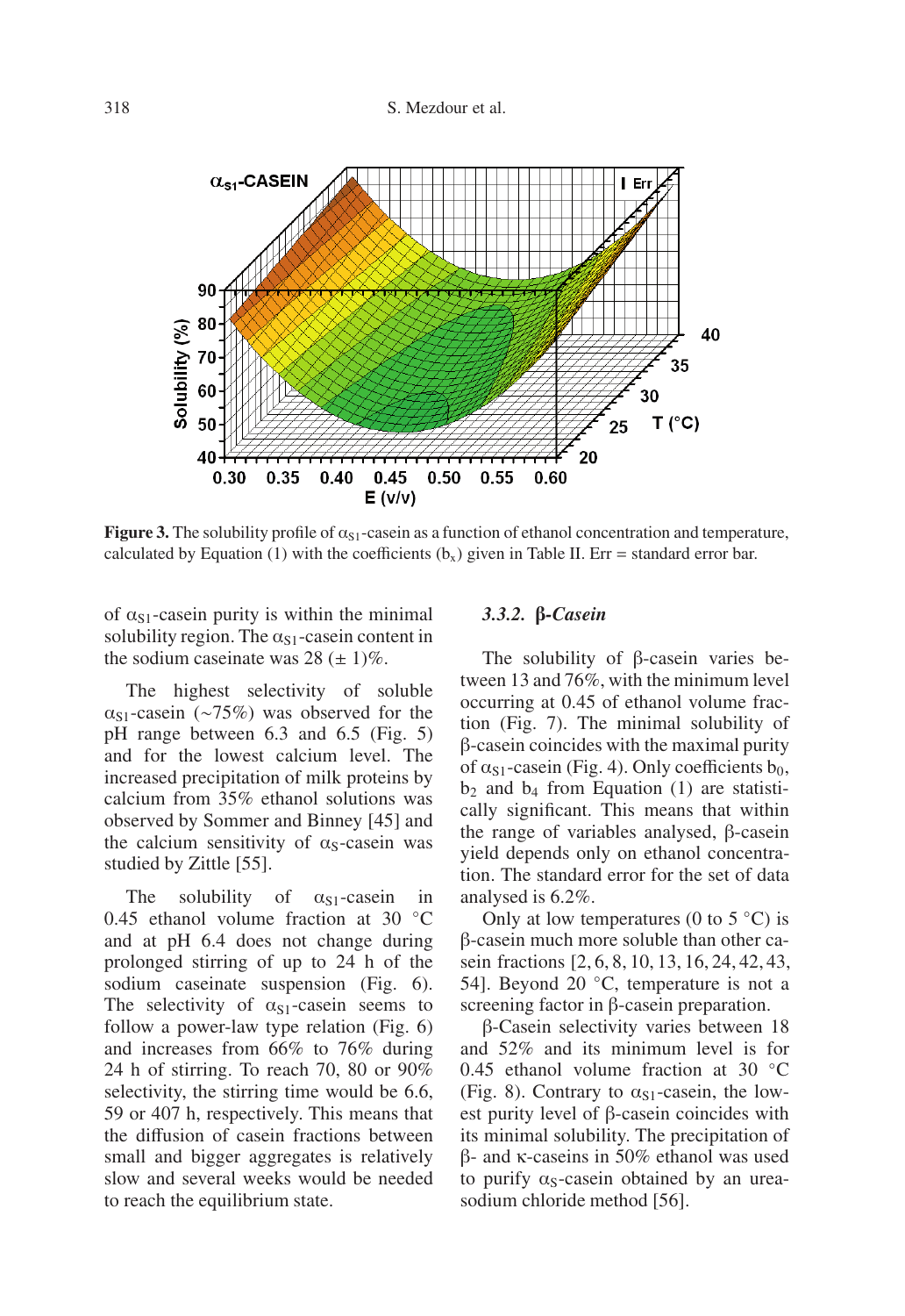**Table II.** Coefficients  $b_0$  to  $b_5$  from Equation (1) expressing the influence of ethanol volume fraction and temperature (in  $°C$ ) on the solubility and the selectivity of  $\alpha_{S1}$ -,  $\beta$ - and κ-casein extraction. Number of experimental points  $N = 13$ ,  $P =$  probability value, Err = standard error,  $R^2 =$  correlation coefficient.

| Coefficient           | Solubility $(\%)$ |                | Selectivity $(\%)$ |                |
|-----------------------|-------------------|----------------|--------------------|----------------|
|                       | Value             | $\overline{P}$ | Value              | $\overline{P}$ |
| $\alpha_{S1}$ -casein |                   |                |                    |                |
| $b_0$                 | $352 \pm 62$      | 7.28 E-04      | $-293 \pm 51$      | $6.85 E - 04$  |
| $b_1$                 | $-1.1 \pm 2.5$    | $6.64 E - 01$  | $5.7 \pm 2.1$      | $2.68 E - 02$  |
| b <sub>2</sub>        | $-1300 \pm 165$   | $1.02 E - 04$  | $1192 \pm 136$     | 5.11 E-05      |
| $b_3$                 | $0.01 \pm 0.03$   | $7.62 E - 01$  | $-0.073 \pm 0.028$ | 3.64 E-02      |
| $b_4$                 | $1326 \pm 152$    | 5.27 E-05      | $-1176 \pm 125$    | 3.27 E-05      |
| b <sub>5</sub>        | $2.0 \pm 3.0$     | $6.56 E - 01$  | $-3.2 \pm 2.5$     | 2.37 E-01      |
| Err                   | 4.51              | 3.72           |                    |                |
| $R^2$                 | 0.928             |                | 0.934              |                |
| $\beta$ -casein       |                   |                |                    |                |
| $b_0$                 | $645 \pm 84$      | $1.23 E - 04$  | $346 \pm 44$       | 9.98 E-05      |
| $b_1$                 | $-6.2 \pm 3.4$    | $1.13 E - 01$  | $-5.4 \pm 1.8$     | $1.79 E - 02$  |
| b <sub>2</sub>        | $2362 \pm 226$    | $1.62 E - 05$  | $-1089 \pm 118$    | 3.53 E-05      |
| $b_3$                 | $0.07 \pm 0.05$   | $2.05 E - 01$  | $0.069 \pm 0.024$  | $2.52 E - 02$  |
| $b_4$                 | $2343 \pm 209$    | 9.89 E-06      | $1103 \pm 108$     | $1.89 E - 05$  |
| b <sub>5</sub>        | $6.0 \pm 4.2$     | $1.95 E - 01$  | $3.0 \pm 2.2$      | $2.12 E - 01$  |
| Err                   | 6.18              | 3.21           |                    |                |
| $\mathbb{R}^2$        | 0.954             |                | 0.939              |                |
| <b>K-casein</b>       |                   |                |                    |                |
| $b_0$                 | $505 \pm 57$      | 4.49 E-05      | $47.3 \pm 12.7$    | $7.50 E - 03$  |
| b <sub>1</sub>        | $-5.43 \pm 2.8$   | 4.87 E-02      | $-0.3 \pm 0.5$     | $6.18 E - 01$  |
| b <sub>2</sub>        | $-1682 \pm 152$   | $1.07 E - 05$  | $-104 \pm 34$      | $1.89 E - 02$  |
| b3                    | $0.08 \pm 0.03$   | 4.47 E-02      | $0.004 \pm 0.007$  | $6.26 E - 01$  |
| $b_4$                 | $1603 \pm 140$    | 8.53 E-06      | $74 \pm 31$        | 5.15 E-02      |
| b <sub>5</sub>        | $3.1 \pm 2.8$     | 3.07 E-01      | $0.3 \pm 0.6$      | $6.77 E - 01$  |
| Err                   | 4.14              |                | 0.93               |                |
| $\mathbb{R}^2$        | 0.973             |                | 0.932              |                |

#### *3.3.3.* κ*-Casein*

The κ-Casein solubility varies between 14 and 87% and its minimum level corresponds to 0.50 ethanol volume fraction at 20  $°C$  (Fig. 9). The solubility profile of  $\kappa$ -casein is similar to that of  $\alpha_{S1}$ - and β-caseins. This is mainly a parabolic function of the ethanol concentration with only a minor, yet statistically significant temperature effect.

The selectivity of κ-casein decreases from 21% to 12% for the increase in the ethanol volume fraction from 0.3 to 0.6 (Fig. 10). In the initial sodium caseinate, κ-casein represents about 12% of all caseins. This level is attained in 60% ethanol solutions, but in 30% ethanol, the purity of κ-casein is almost twice as high.

#### *3.3.4. Low temperature*

For 24 h of stirring of the sodium caseinate suspension in 0.45 ethanol volume fraction at  $-24$  to  $+21$  °C and at pH 6.4, the selectivity of casein fractions seems to follow (Fig. 11) the Arrhenius type relation:

$$
Log10(Selectivity) = A + E/(R \cdot T) \quad (4)
$$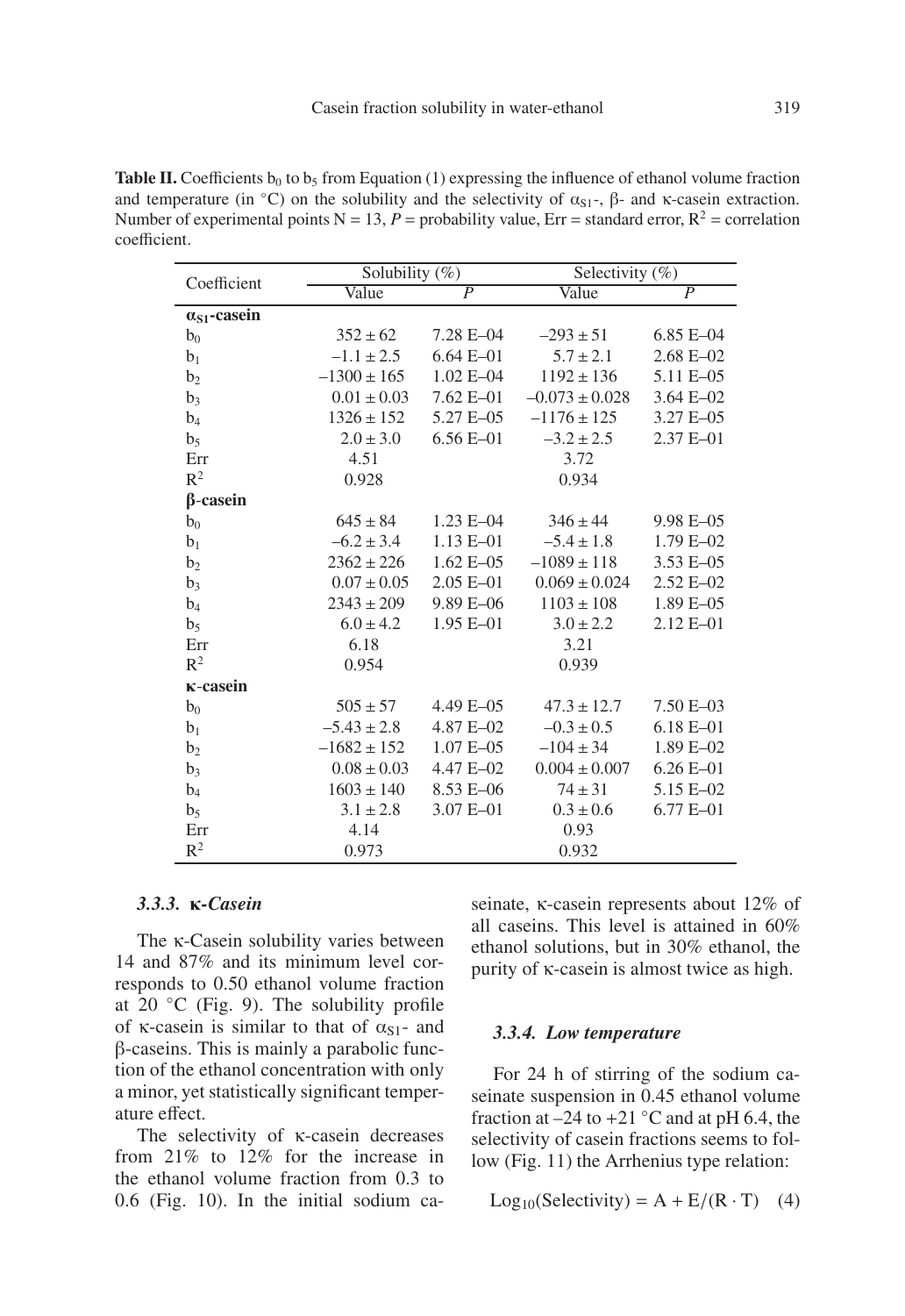

**Figure 4.** The selectivity profile of  $\alpha_{S1}$ -casein extraction as a function of ethanol concentration and temperature, calculated by Equation (1) with the coefficients  $(b_x)$  given in Table II. Err = standard error bar.



**Figure 5.** Effect of pH (5.6–6.6) and of calcium concentration (0.75–1.50 mmol·L−1) on the selectivity of  $\alpha_{S1}$ -caseins isolated from the suspension of 10 g·L<sup>-1</sup>sodium caseinate in 0.45 ethanol volume fraction at 30 ◦C.

where: A is the hypothetical level of Log<sub>10</sub>(Selectivity) for  $T =$  infinity, E is the activation energy in J·mol−1, R is the gas constant =  $8.314$  J·mol<sup>-1</sup>·K<sup>-1</sup> and T is absolute temperature (K).

For  $\alpha_{S1}$ -casein, the selectivity increases from 60% at  $-24$  °C to 74% at  $+21$  °C. For β- and κ-caseins, the selectivity rises

by 10% when the temperature is reduced from  $+21$  °C to  $-24$  °C.

Among the three casein fractions analysed,  $\alpha_{S1}$ -casein is the most electrically charged and the least hydrophobic, while β-casein is the most hydrophobic casein and has a relatively low electrical charge [46, 53]. The presence of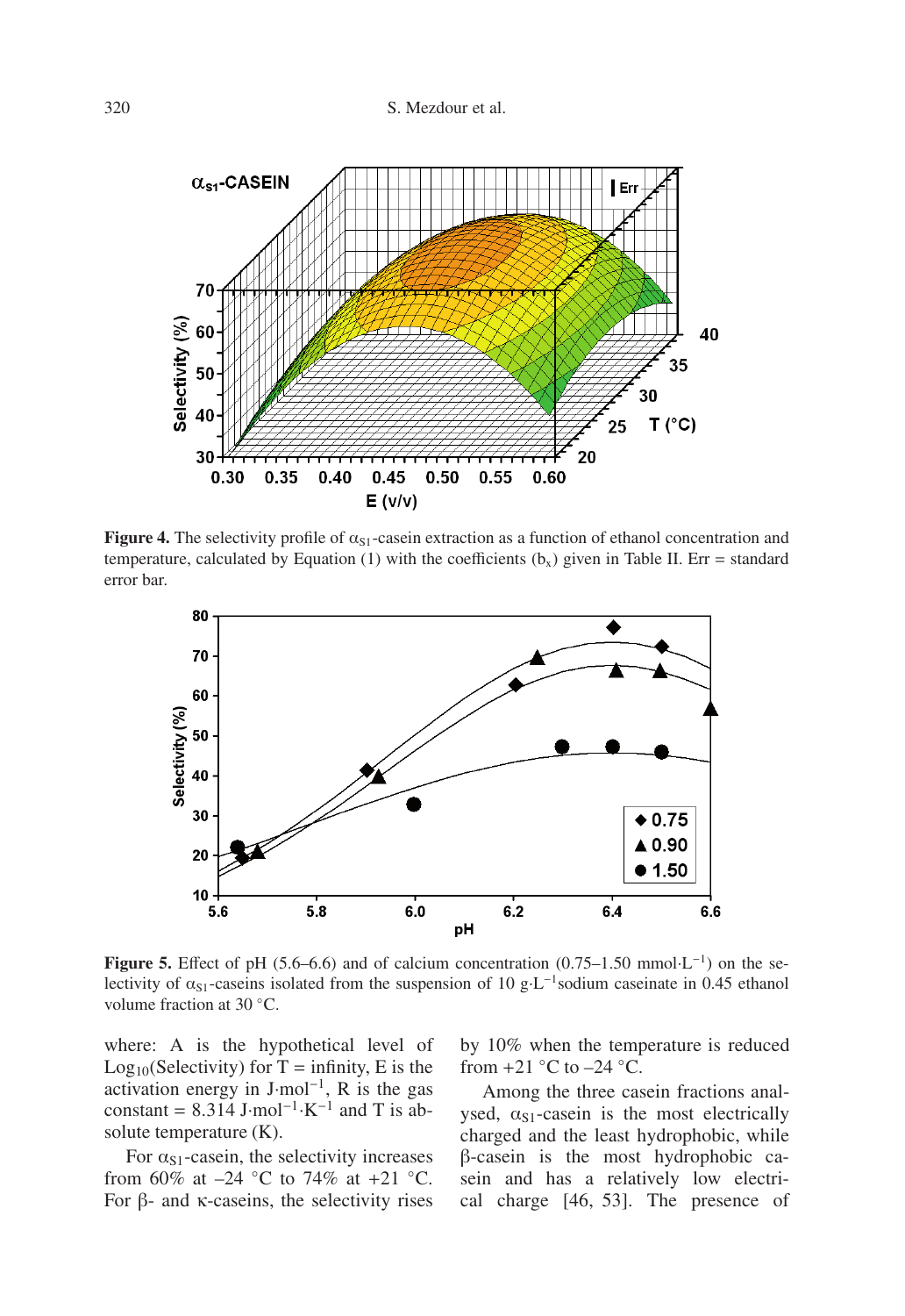

**Figure 6.** Effect of the stirring time of 10 g⋅L<sup>-1</sup> sodium caseinate suspension in 0.45 ethanol volume fraction at 30 °C and pH 6.4 on the selectivity and the solubility of  $\alpha_{S1}$ -casein.



**Figure 7.** The solubility profile of β-casein as a function of ethanol concentration and temperature, calculated by Equation (1) with the coefficients  $(b_x)$  given in Table II. Err = standard error bar.

1 to 3 N-acetylneuraminic acid molecules attached to the galactosylated threonyl residues slightly reduces the overall hydrophobic character of κ-casein [46, 53]. Having a hydrophobic N-terminal tail and a hydrophilic, glycosylated "head" close to the C-terminal polar domain, κ-casein behaves as a surfactant and is mainly situated outside the casein micelles. In the experimental conditions of this work, κ-casein is almost electrically uncharged [35]. For these reasons, κ-casein behaves similarly to  $\beta$ -casein (Fig. 11), i.e. as a typical hydrophobic protein. The hydrophobic bonding strongly increases with temperature [52]. On the other hand, the associations of  $\alpha_{S1}$ -casein are mostly governed by the ionic interactions which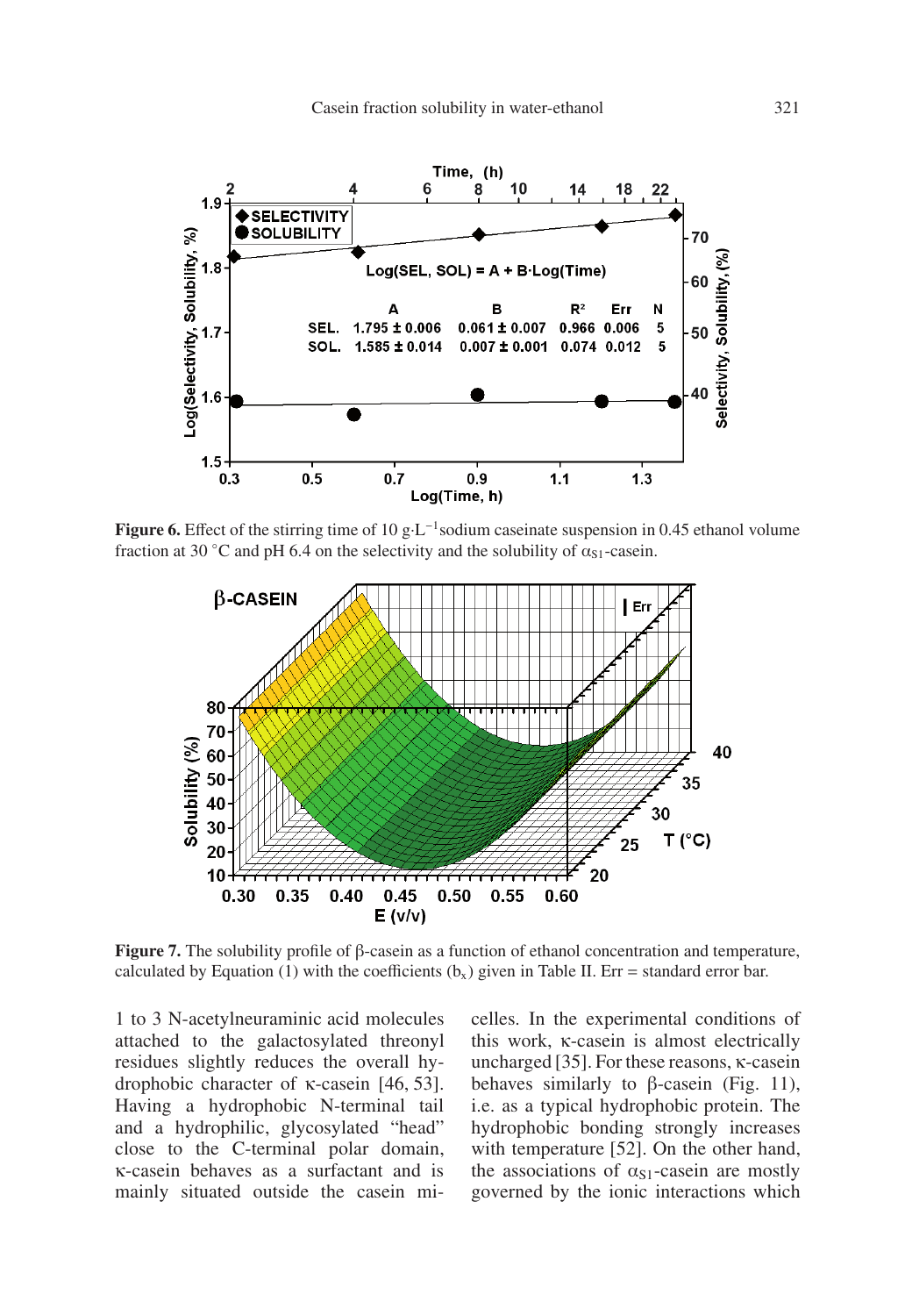

**Figure 8.** The selectivity profile of β-casein extraction as a function of ethanol concentration and temperature, calculated by Equation (1) with the coefficients  $(b_x)$  given in Table II. Err = standard error bar.



**Figure 9.** The solubility profile of κ-casein as a function of ethanol concentration and temperature, calculated by Equation (1) with the coefficients  $(b_x)$  given in Table II. Err = standard error bar.

depend on the electrostatic charge, the ionic strength, the activity coefficient and the dielectric constant, themselves being functions of temperature [23, 46, 51–53]. This important difference in basic casein fraction behaviour in water solutions, first discovered by Warner [54], is also observed and even enhanced in water-ethanol mixtures for quite a wide temperature range.

In this work, we presented the solubility of  $\alpha_{S1}$ -, β- and κ-caseins as a function of the ethanol volume fraction, the temperature, the calcium concentration and the pH. Analysis of the results confirms that within the 6 to 7 pH range at 20 to  $40^{\circ}$ C and for an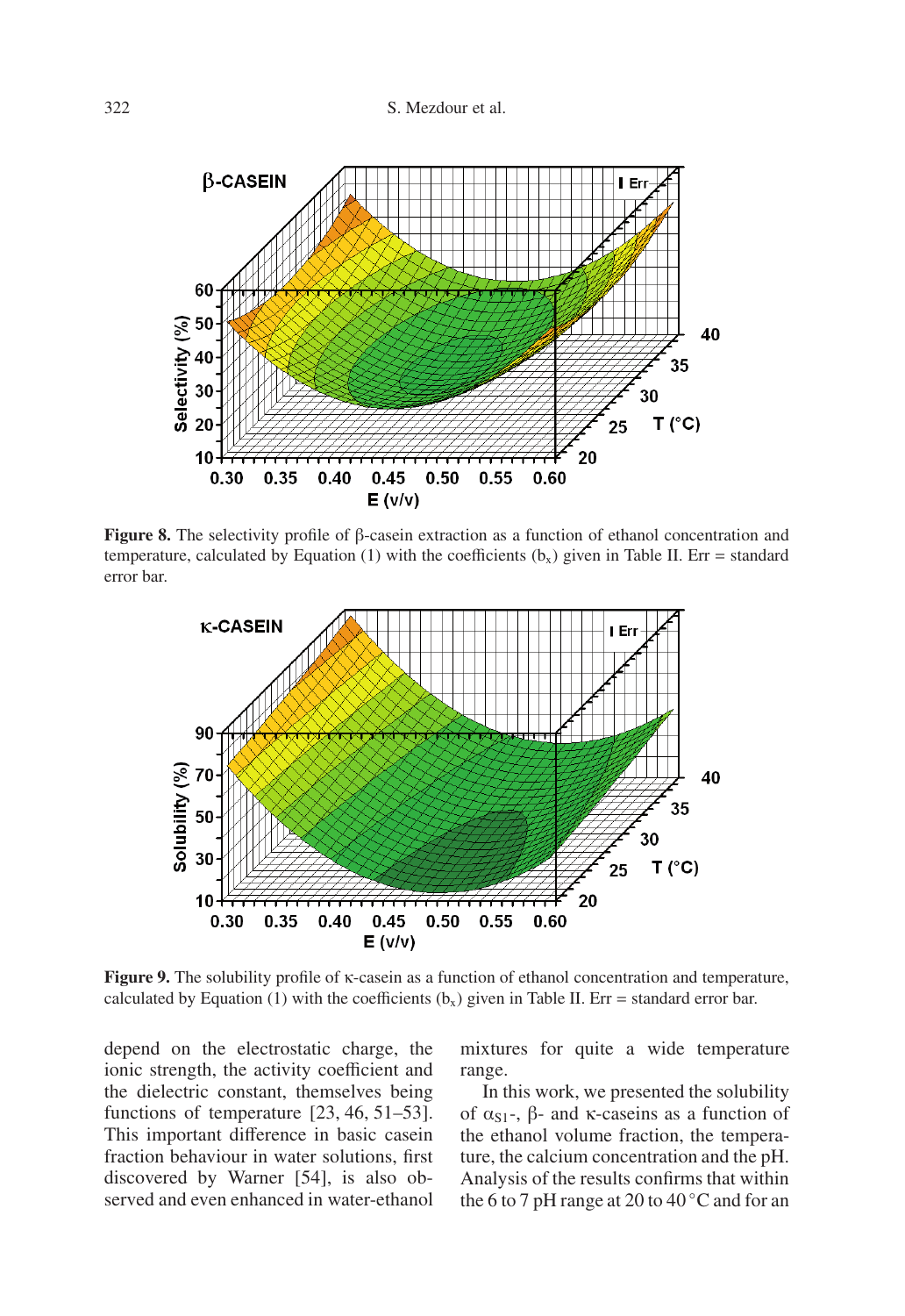

**Figure 10.** The selectivity profile of κ-casein extraction as a function of ethanol concentration and temperature, calculated by Equation (1) with the coefficients  $(b_x)$  given in Table II. Err = standard error bar.



**Figure 11.** Effect of temperature on the selectivity of  $\alpha_{S1}$ -,  $\beta$ - and κ-caseins isolated from the suspension of 10 g⋅L<sup>-1</sup>sodium caseinate in 0.45 ethanol volume fraction at pH 6.4.

ethanol volume fraction between 0 and 0.6, the caseins form aggregates whose composition depends on the electrical properties of the molecules [6,9,22,25,26,38–41,46, 53, 57].

Taking into account the good solubility in ethanol, the  $\alpha_{S1}$ -casein enriched fraction could be used for cream liqueur production [4, 5, 15, 32, 36, 37, 39] or could be further purified either by the ethanol-pH method [24, 56] or by chromatographic methods [7, 50].

#### **4. CONCLUSIONS**

The solubility of the main casein fractions is governed by the ionisation process of acidic and amino groups, being a function of pH, the solvent's dielectric constant, ionic strength, calcium content and temperature.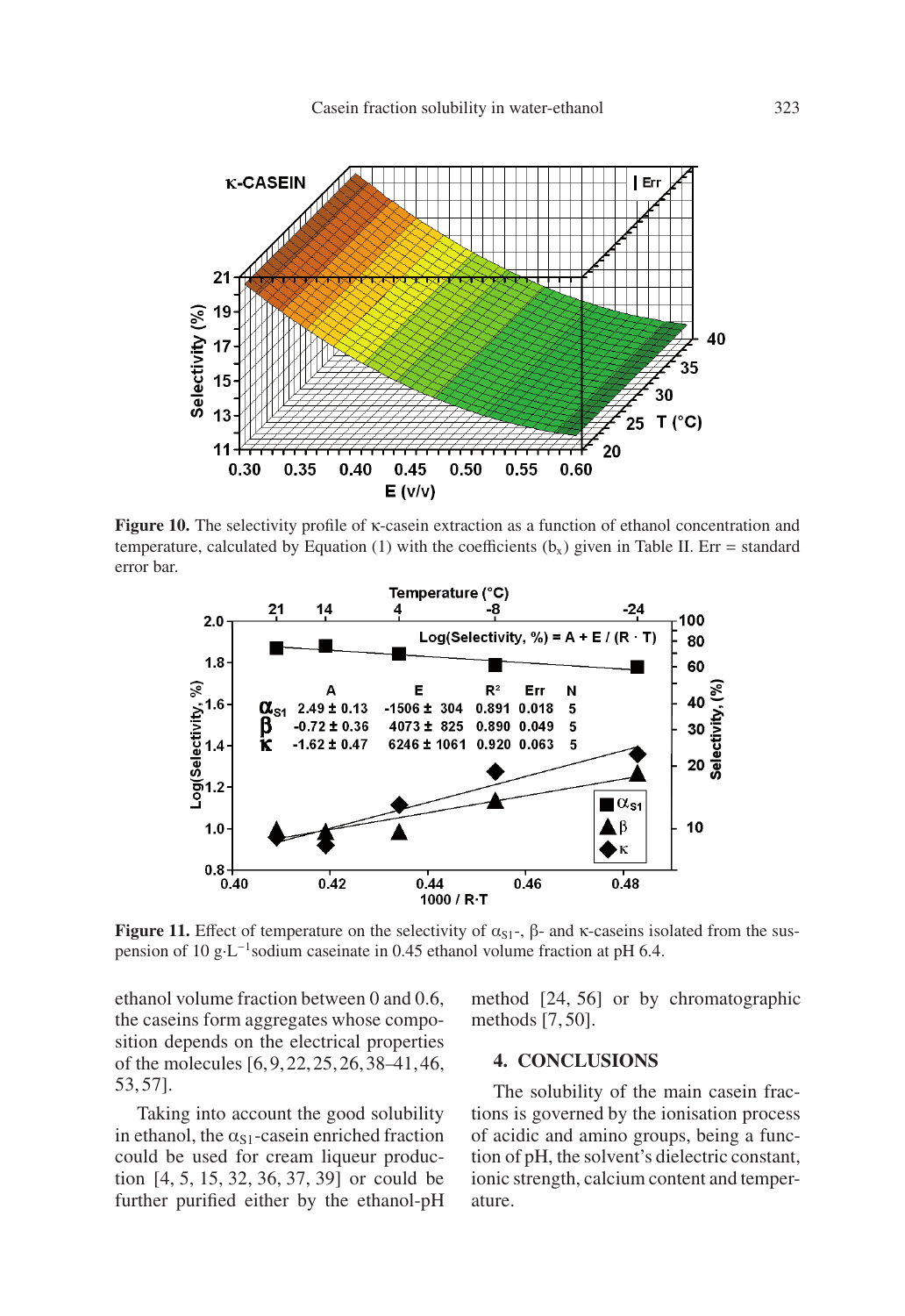The enhancement of the differences in the solubility between the casein fractions by ethanol could be employed for the preparation of enriched or purified  $\alpha_{S1}$ -casein.

#### **REFERENCES**

- [1] Åkerlöf G., Dielectric constants of some organic solvent-water mixtures at various temperatures, J. Amer. Chem. Soc. 54 (1932) 4125–4139.
- [2] Ali A.E., Andrews A.T., Cheeseman G.C., Factors influencing casein distribution in cold-stored milk and their effects on cheesemaking parameters, J. Dairy Res. 47 (1980) 383–391.
- [3] Aschaffenburg R., Preparation of β-casein by a modified urea fraction method, J. Dairy Res. 30 (1963) 259–260.
- [4] Banks W., Muir D.D., Effect of alcohol content on emulsion stability of cream liqueurs, Food Chem. 18 (1985) 139–152.
- [5] Banks W., Muir D.D., Wilson A.G., Extension of the shelf life of cream-based liqueurs at high ambient temperatures, J. Food Technol. 16 (1981) 587–595.
- [6] Bingham E.W., Influence of temperature and pH on the solubility of  $\alpha_{S1}$ , β and κ-casein, J. Dairy Sci. 54 (1971) 1077–1080.
- [7] Creamer L.K., Preparation of  $\alpha_{S1}$ -casein A, J. Dairy Sci. 57 (1974) 341–344.
- [8] Creamer L.K., Berry G.P., Mills O.E., A study of the dissociation of β-casein from the bovine casein micelle at low temperature, N. Z. J. Dairy Sci. Technol. 12 (1977) 58–66.
- [9] Dalgleish D.G., Law A.J.R., Sodium caseinates - composition and properties of different preparations, J. Soc. Dairy Technol. 41 (1988) 1–4.
- [10] Dalgleish D., Law A.J.R., pH-induced dissociation of bovine casein micelles. I. Analysis of liberated caseins, J. Dairy Res. 55 (1988) 529–538.
- [11] Dalgleish D.G., Law A.J.R., pH-induced dissociation of bovine casein micelles. II. Mineral solubilisation and its relation to casein release, J. Dairy Res. 56 (1989) 727– 735.
- [12] Davies D.T., Law A.J.R., An improved method for the quantitative fractionation of casein mixture using ion-exchange chromatography, J. Dairy Res. 44 (1977) 213– 221.
- [13] Davies D.T., Law A.J.R., Variation in the protein composition of bovine casein micelles and serum casein in relation to micellar size and milk temperature, J. Dairy Res. 50 (1983) 67–75.
- [14] Davies D.T., Law A.J.R., Quantitative fractionation of casein mixtures by fast protein liquid chromatography, J. Dairy Res. 54 (1987) 369–376.
- [15] Donnelly W.J., Ethanol stability of casein solutions as related to storage stability of dairybased alcoholic beverages, J. Food Sci. 52 (1987) 389–393.
- [16] Downey W.K., Murphy R.F., The temperature-dependent dissociation of β-casein from bovine casein micelles and complexes, J. Dairy Res. 37 (1970) 361–372.
- [17] Famelart M.H., Hardy M.H., Brulé G., Étude des facteurs d'extraction de la caséine-β, Lait 69 (1989) 47–57.
- [18] Famelart M.H., Lepesant F., Gaucheron F., Le Graët Y., Schuck P., pH-induced physicochemical modifications of native phosphocaseinate suspensions: Influence of aqueous phase, Lait 76 (1996) 445–460.
- [19] Fox P.F., Guiney J., A procedure for the partial fractionation of the  $\alpha_s$ -casein complex, J. Dairy Res. 39 (1972) 49–53
- [20] Green M.L., Simple methods for the purification of crude κ-casein and β-casein by treatment with calcium phosphate gel, J. Dairy Res. 36 (1969) 353–357.
- [21] Harvey A.H., Prausnitz J.M., Dielectric constants of fluid mixtures over a wide range of temperature and density, J. Solut. Chem. 16 (1987) 857–869.
- [22] Hewedi M.M., Mulvihill D.M., Fox P.F., Recovery of milk protein by ethanol precipitation, Ir. J. Food Sci. Technol. 9 (1985) 11–23.
- [23] Hiemenz P.C., Rajagopalan R., Principles of Colloid and Surface Chemistry, 3rd edition, Marcel Dekker Inc., New York, 1997.
- [24] Hipp N.J., Groves M.L., Custer J.H., McMeekin T.L., Separation of  $\alpha$ -,  $\beta$ - and γ-casein, J. Dairy Sci. 35 (1952) 272–281.
- [25] Horne D.S., Ethanol stability, in: Fox P.F. (Ed.), Advanced Dairy Chemistry, Vol. 1, Proteins, Elsevier Applied Science, London, UK, 1992, pp. 657–689.
- [26] Horne D.S., Parker T.G., Factors affecting the ethanol stability of bovine milk. I. Effect of serum phase components, J. Dairy Res. 48 (1981) 273–284.
- [27] Huppertz T., Hennebel J.B., Considine T., Rehman S.U., Kelly A.L., Fox P.F., A method for the large-scale isolation of β-casein, Food Chem. 99 (2006) 45–50.